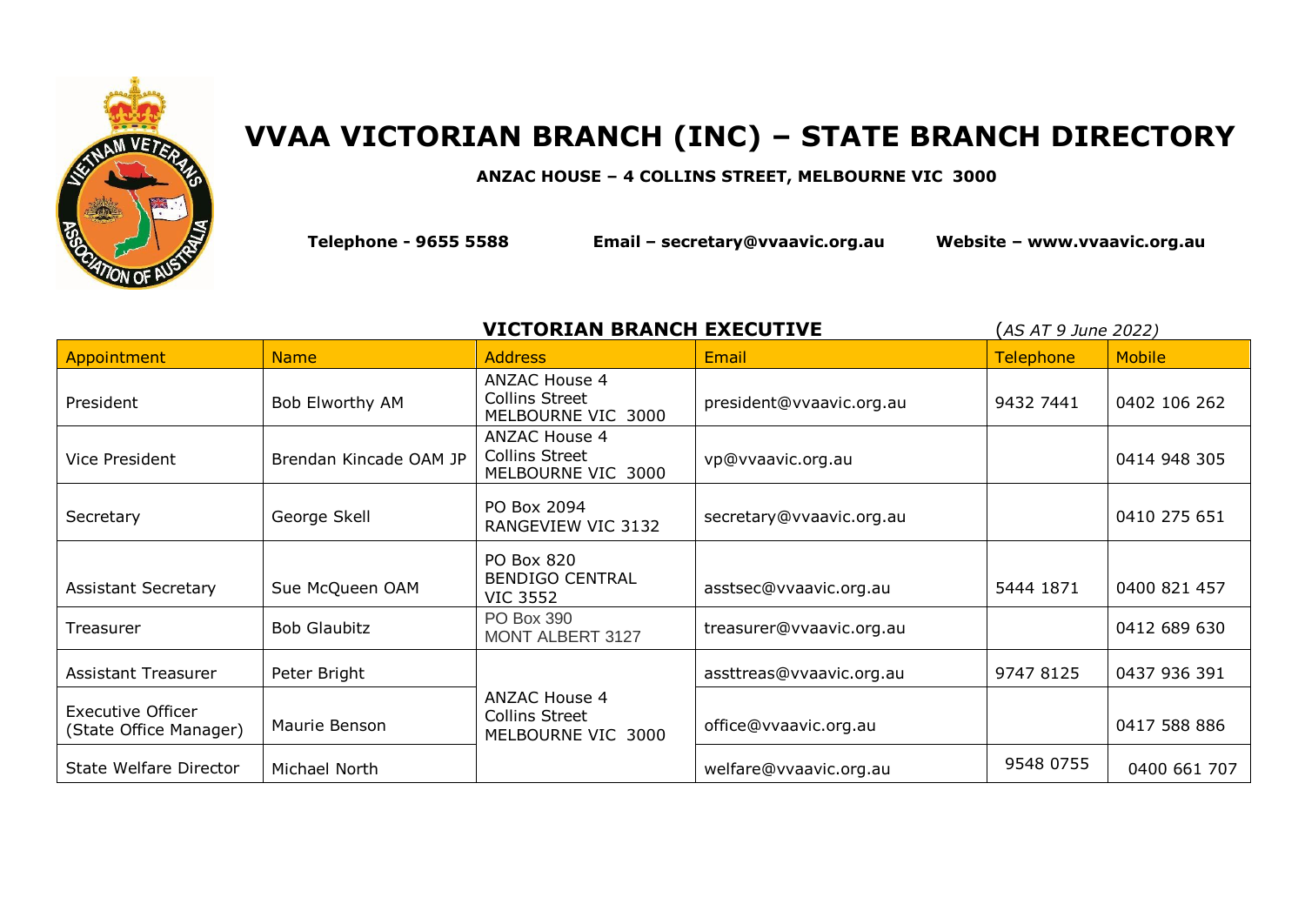| <b>PO Box 820</b><br><b>Executive Officer</b><br>BENDIGO CENTRAL<br>Lindsay McQueen<br>(Special Projects)<br><b>VIC 3552</b> | asstsec@vvaavic.org.au | 5444 1871 | 0488 068 880 |
|------------------------------------------------------------------------------------------------------------------------------|------------------------|-----------|--------------|
|------------------------------------------------------------------------------------------------------------------------------|------------------------|-----------|--------------|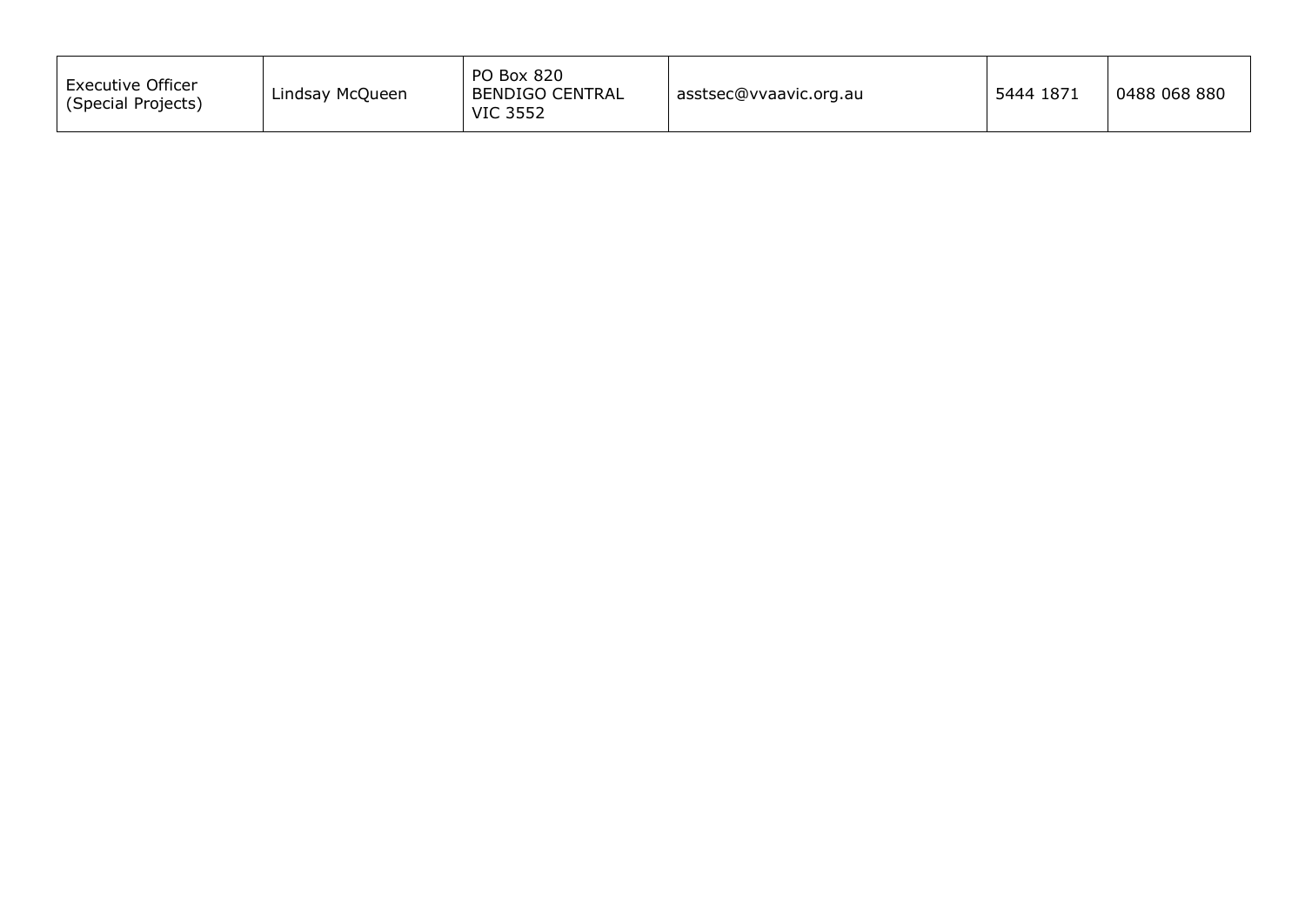## **VICTORIAN SUB-BRANCHES**

| <b>BALLARAT SUB-BRANCH</b> (330 Heinz Lane, INVERMAY 3350/ Clubrooms: SEBASTOPOL)                    |                         |                                                                                                           |           |              |
|------------------------------------------------------------------------------------------------------|-------------------------|-----------------------------------------------------------------------------------------------------------|-----------|--------------|
| President                                                                                            | Eric Duggan             | president.ballarat@vvaavic.org.au                                                                         | 5330 1255 | 0468 897 185 |
| Secretary                                                                                            | Gordon Hunt             | secretary.ballarat@vvaavic.org.au                                                                         |           | 0404 447 311 |
| Treasurer                                                                                            | A P (Tony) Wellbourn    | treasurer.ballarat@vvaavic.org.au                                                                         |           | 0418 378 098 |
|                                                                                                      |                         | <b>BENDIGO SUB-BRANCH (PO Box 89, BENDIGO VIC 3552 / Clubrooms: Bendigo RSL)</b>                          |           |              |
| President                                                                                            | Paul Penno              | president.bendigo@vvaavic.org.au                                                                          | 5446 8769 | 0418 468 768 |
| Secretary                                                                                            | <b>Graham Flanders</b>  | secretary.bendigo@vvaavic.org.au                                                                          | 5446 2954 | 0438 467 089 |
| Treasurer                                                                                            | Andrew Turner           | treasurer.bendigo@vvaavic.org.au                                                                          | 5446 5263 | 0409 413 030 |
|                                                                                                      |                         | BOX HILL SUB-BRANCH (PO Box 280, DINGLEY VILLAGE VIC 3172 / Clubrooms: Box Hill RSL, telephone 9898 5992) |           |              |
| President                                                                                            | William (Bill) Waterman | president.boxhill@vvaavic.org.au                                                                          |           | 0438 354 095 |
| Secretary                                                                                            | Rod Burgess             | secretary.boxhill@vvaavic.org.au                                                                          | 9551 4408 | 0439 378 989 |
| Treasurer                                                                                            | <b>Bob Glaubitz</b>     | treasurer.boxhill@vvaavic.org.au                                                                          | 9898 6788 | 0412 689 630 |
| <b>CENTRAL HIGHLANDS SUB-BRANCH</b> (PO Box 88 LANCEFIELD VIC 3435 / Clubrooms: Not applicable).     |                         |                                                                                                           |           |              |
| President                                                                                            | Ken Bryce               | president.centralhighlands@vvaavic.org.au                                                                 | 5428 3290 | 0407 737 386 |
| Secretary                                                                                            | Deidre Knell            | secretary.centralhighlands@vvaavic.org.au                                                                 | 5429 1051 | 0427 744 190 |
| Treasurer                                                                                            | John Riches             | treasurer.centralhighlands@vvaavic.org.au                                                                 | 9510 2563 | 0418 484 482 |
| <b>DIAMOND VALLEY SUB-BRANCH</b> (PO Box 542, GREENSBOROUGH VIC 3088 / Clubrooms: Greensborough RSL) |                         |                                                                                                           |           |              |
| President                                                                                            | <b>Bill Little</b>      | president.diamondvalleyanddistrict@vvaavic.org.au                                                         |           | 0419 871 090 |
| Secretary                                                                                            | Alan Comben             | secretary.diamondvalleyanddistrict@vvaavic.org.au                                                         | 9435 9213 | 0432 631 413 |
| Treasurer                                                                                            | Dudleigh Morse          | treasurer.diamondvalleyanddistrict@vvaavic.org.au                                                         |           | 0437 043 436 |
| <b>ECHUCA SUB-BRANCH</b> (PO Box 743, MOAMA NSW 2731 / Clubrooms: Not applicable).                   |                         |                                                                                                           |           |              |
| President                                                                                            | Ken Jones               | president.echuca@vvaavic.org.au                                                                           | 5480 0139 | 0408 384 670 |
| Secretary                                                                                            | Bob Johnson             | secretary.echuca@vvaavic.org.au                                                                           | 5483 7411 | 0409 971 726 |
| Treasurer                                                                                            | <b>Refer Secretary</b>  | treasurer.echuca@vvaavic.org.au                                                                           |           |              |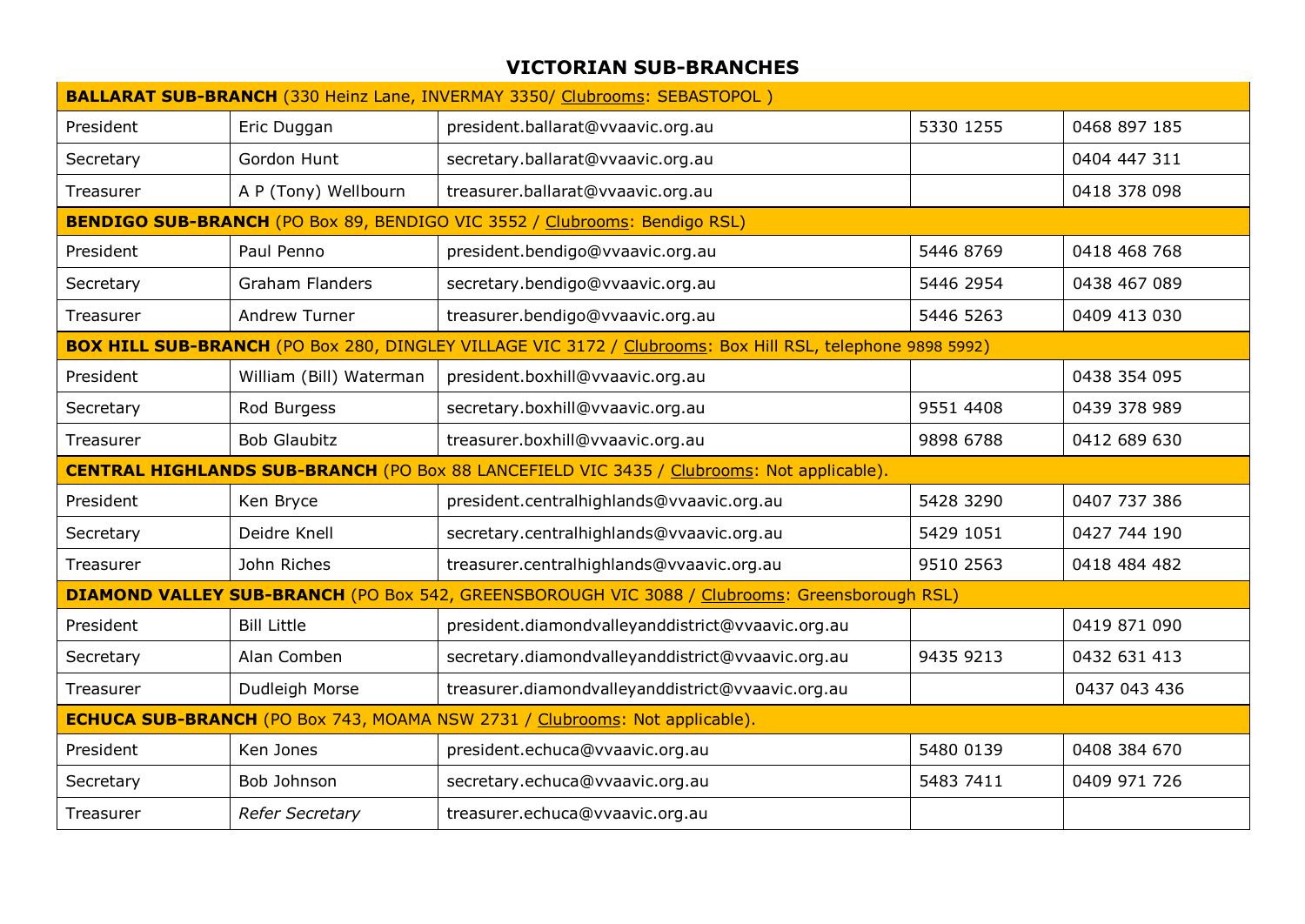| <b>FRANKSTON SUB-BRANCH (PO Box 1429, FRANKSTON VIC 3199 / Clubrooms: Frankston RSL)</b>             |                                                                                        |                                                                                                          |           |              |  |
|------------------------------------------------------------------------------------------------------|----------------------------------------------------------------------------------------|----------------------------------------------------------------------------------------------------------|-----------|--------------|--|
| President                                                                                            | Kelvin Park                                                                            | president.frankston@vvaavic.org.au                                                                       |           | 0432 473 039 |  |
| Secretary                                                                                            | Beverly Park                                                                           | secretary.frankston@vvaavic.org.au                                                                       |           | 0431 620 044 |  |
| Treasurer                                                                                            | Peter Fischer                                                                          | treasurer.frankston@vvaavic.org.au                                                                       |           | 0427 898 341 |  |
|                                                                                                      |                                                                                        | <b>GEELONG SUB-BRANCH</b> (PO Box 484, GEELONG VIC 3220 / Clubrooms: 31 Mt Pleasant Rd Belmont Vic 3216) |           |              |  |
| President                                                                                            | Rieny Nieuwenhof                                                                       | president.geelong@vvaavic.org.au                                                                         |           | 0407 378 808 |  |
| Secretary                                                                                            | Pete Johnston                                                                          | secretary.geelong@vvaavic.org.au                                                                         |           | 0419 104 473 |  |
| Treasurer                                                                                            | Mick Hoare                                                                             | treasurer.geelong@vvaavic.org.au                                                                         | 5250 2673 | 0428 150 649 |  |
|                                                                                                      |                                                                                        | <b>GIPPSLAND SUB-BRANCH</b> (PO Box 902, SALE VIC 3850 / Clubrooms: Gippsland Veterans Centre)           |           |              |  |
| President                                                                                            | Geoff Hopkins                                                                          | president.gippsland@vvaavic.org.au                                                                       |           | 0477 771 907 |  |
| Secretary                                                                                            | Mick Hawryluk                                                                          | secretary.gippsland@vvaavic.org.au                                                                       | 5144 3542 | 0407 285 457 |  |
| Treasurer                                                                                            | Ed Jones                                                                               | treasurer.gippsland@vvaavic.org.au                                                                       | 5149 7479 | 0412 867 070 |  |
| <b>GOULBURN VALLEY SUB-BRANCH</b> (139 Fuzzards Road, NUMURKAH VIC 3636 / Clubrooms: Shepparton RSL) |                                                                                        |                                                                                                          |           |              |  |
| President                                                                                            | Peter Dealy                                                                            | president.goulburnvalley@vvaavic.org.au                                                                  | 5862 3969 |              |  |
| Secretary                                                                                            | Jeff Stanyer                                                                           | secretary.goulburnvalley@vvaavic.org.au                                                                  |           | 0419 135 909 |  |
| Treasurer                                                                                            | Ron Mason                                                                              | treasurer.goulburnvalley@vvaavic.org.au                                                                  | 5828 3271 | 0427 326 410 |  |
|                                                                                                      | MARYBOROUGH SUB-BRANCH (PO Box 274, MARYBOROUGH VIC 3465 / Clubrooms: Maryborough RSL) |                                                                                                          |           |              |  |
| President                                                                                            | Daniel McIvor OAM                                                                      | president.maryborough@vvaavic.org.au                                                                     | 5464 1219 | 0401 736 856 |  |
| Secretary                                                                                            | Refer President                                                                        | secretary.maryborough@vvaavic.org.au                                                                     |           |              |  |
| Treasurer                                                                                            | Gary Mayall                                                                            | treasurer.maryborough@vvaavic.org.au                                                                     | 5460 5649 | 0409 192 381 |  |
| MELBOURNE WEST SUB-BRANCH (PO Box 5072 HOPPERS CROSSING VIC 3029/ Clubrooms: Werribee RSL)           |                                                                                        |                                                                                                          |           |              |  |
| President                                                                                            | Glen Smith                                                                             | president.melbournewest@vvaavic.org.au                                                                   |           | 0418 613 258 |  |
| Secretary                                                                                            | Ray Matthew                                                                            | secretary.melbournewest@vvaavic.org.au                                                                   | 9749 2835 | 0400 107 130 |  |
| Treasurer                                                                                            | Brendan Lynch                                                                          | treasurer.melbournewest@vvaavic.org.au                                                                   | 9741 4157 |              |  |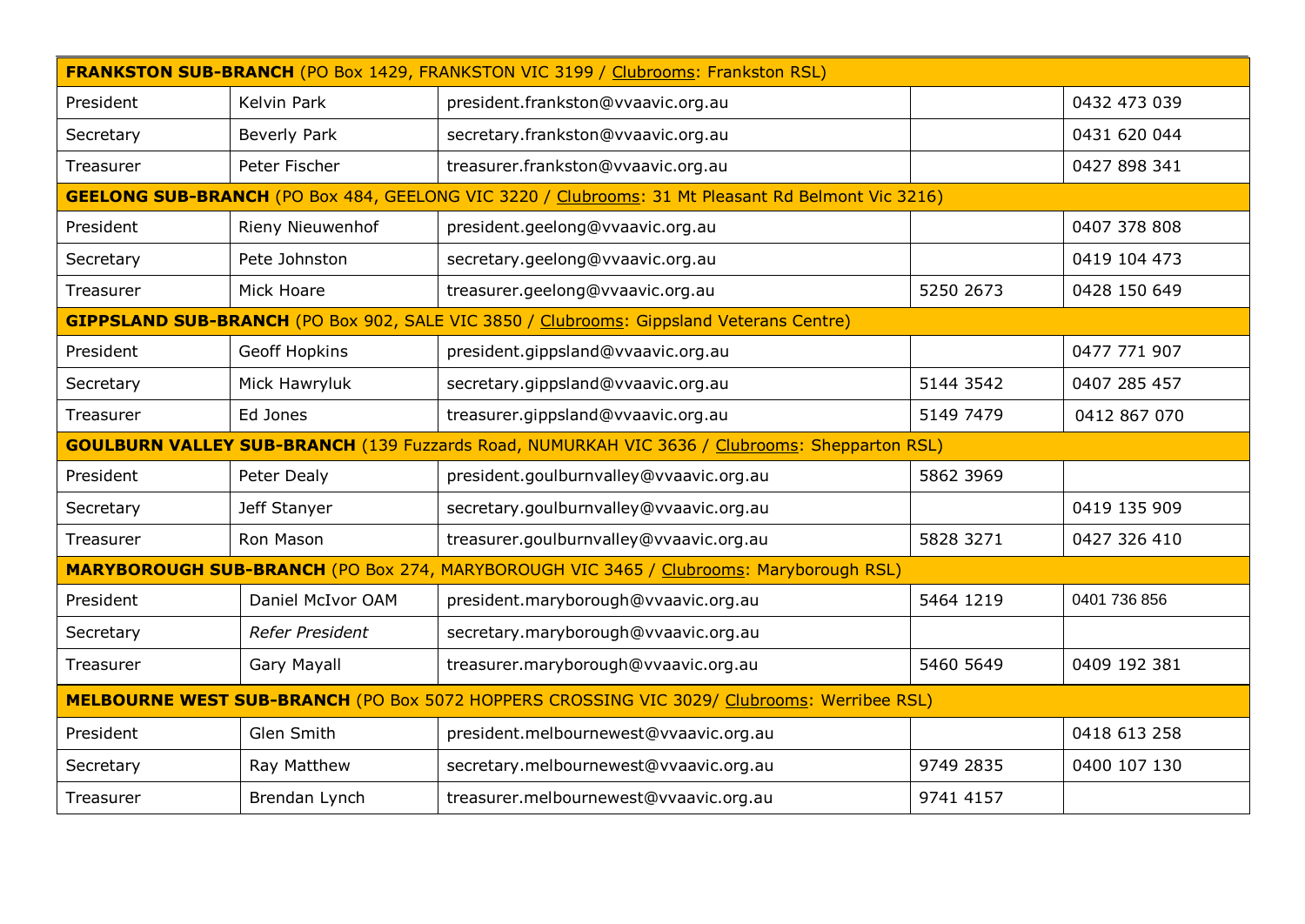| MELTON SUB-BRANCH (PO Box 981, MELTON VIC 3337 / Clubrooms: Mac's Cottage, Willows Historical Park, Reserve Road, MELTON VIC 3337) |                        |                                                                                                   |           |              |
|------------------------------------------------------------------------------------------------------------------------------------|------------------------|---------------------------------------------------------------------------------------------------|-----------|--------------|
| President                                                                                                                          | Ian Lawrey             | president.melton@vvaavic.org.au                                                                   | 9743 6467 | 0419 874 452 |
| Secretary                                                                                                                          | Jim Fitzgerald         | secretary.melton@vvaavic.org.au                                                                   |           | 0415 679 677 |
| Treasurer                                                                                                                          | Aileen Gilbey          | treasurer.melton@vvaavic.org.au                                                                   | 9743 3156 | 0411 450 819 |
|                                                                                                                                    |                        | MITCHELL SUB-BRANCH (PO Box 764, SEYMOUR VIC 3660 / Clubrooms: Seymour RSL)                       |           |              |
| President                                                                                                                          | Ross Stewart           | president.mitchell@vvaavic.org.au                                                                 | 5792 2666 | 0407 646 988 |
| Secretary                                                                                                                          | (Refer President)      | secretary.mitchell@vvaavic.org.au                                                                 |           |              |
| Treasurer                                                                                                                          | Jodie Griffiths        | treasurer.mitchell@vvaavic.org.au                                                                 |           | 0408 540 025 |
|                                                                                                                                    |                        | MORNINGTON PENINSULA SUB-BRANCH (35 The Crest, Frankston South Vic 3199 / Clubrooms: Rosebud RSL) |           |              |
| President                                                                                                                          | (Refer Treasurer)      | president.morningtonpeninsula@vvaavic.org.au                                                      |           |              |
| Secretary                                                                                                                          | Peter Howard           | secretary.morningtonpeninsula@vvaavic.org.au                                                      | 5986 2510 |              |
| Treasurer                                                                                                                          | Robin Date             | treasurer.morningtonpeninsula@vvaavic.org.au                                                      | 9783 3202 | 0423 247 658 |
| MUSEUM SUB-BRANCH (PO Box 318, SAN REMO VIC 3925 / Clubrooms: National Vietnam Veterans Museum, Phillip Island)                    |                        |                                                                                                   |           |              |
| President                                                                                                                          | John Methven OAM       | president.museum@vvaavic.org.au                                                                   | 5678 5728 | 0417 347 551 |
| Secretary                                                                                                                          | <b>Bill Noble</b>      | secretary.museum@vvaavic.org.au                                                                   | 5678 5215 | 0414 385 750 |
| Treasurer                                                                                                                          | Krishna Methven        | treasurer.museum@vvaavic.org.au                                                                   | 5678 5728 | 0427 601 689 |
| <b>NOBLE PARK</b> (PO Box 295, NOBLE PARK VIC 3174 / Clubrooms: Noble Park RSL)                                                    |                        |                                                                                                   |           |              |
| President                                                                                                                          | Ray McCarthy           | president.noblepark@vvaavic.org.au                                                                | 9798 5379 | 0418 552 804 |
| Secretary                                                                                                                          | John Pilkington        | secretary.noblepark@vvaavic.org.au                                                                | 9749 2672 | 0413 163 749 |
| Treasurer                                                                                                                          | Wally Soznowski        | treasurer.noblepark@vvaavic.org.au                                                                | 9512 5326 | 0403 668 351 |
| <b>NORTH WEST</b> (PO Box 211, GLENROY VIC 3046 / Clubrooms: Glenroy RSL)                                                          |                        |                                                                                                   |           |              |
|                                                                                                                                    |                        |                                                                                                   |           |              |
| President                                                                                                                          | Tom Clayton            | president.northwest@vvaavic.org.au                                                                | 9306 7474 | 0438 306 709 |
| Secretary                                                                                                                          | <b>Basil Tiligadis</b> | secretary.northwest@vvaavic.org.au                                                                | 9337 7226 | 0419 890 340 |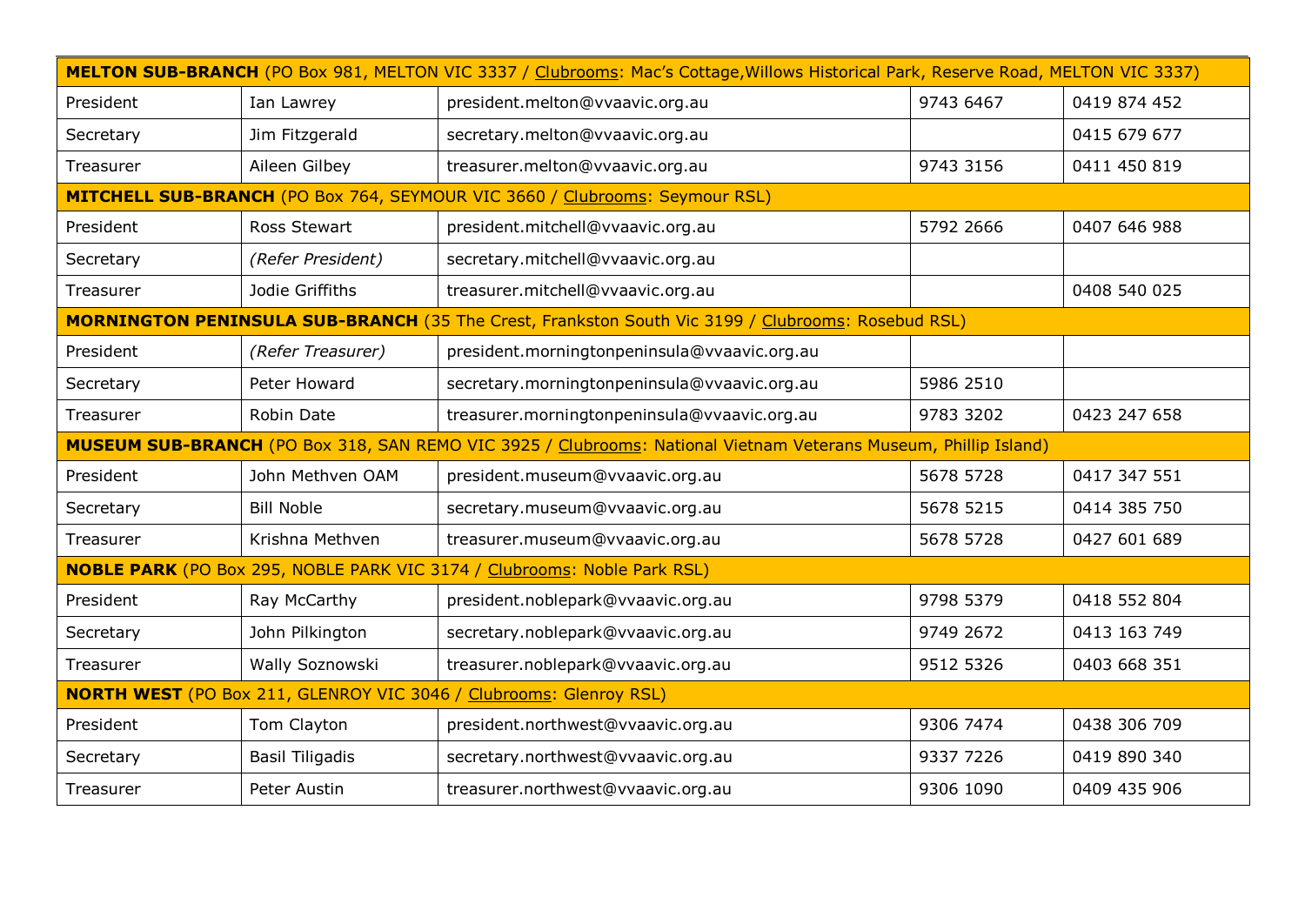| <b>OUTER EASTERN SUB-BRANCH</b> (PO Box 763, BORONIA VIC 3155 / Clubrooms: Boronia RSL)  |                      |                                                                                                      |           |              |
|------------------------------------------------------------------------------------------|----------------------|------------------------------------------------------------------------------------------------------|-----------|--------------|
| President                                                                                | Allan Small          | president.outereasternmelbourne@vvaavic.org.au                                                       | 9762 6884 | 0427 123 050 |
| Secretary                                                                                | <b>Heather Lucas</b> | secretary.outereasternmelbourne@vvaavic.org.au                                                       |           | 0414 906 022 |
| Treasurer                                                                                | Stephen Shortis      | treasurer.outereasternmelbourne@vvaavic.org.au                                                       | 5965 2262 | 0418 992 998 |
|                                                                                          |                      | RAAFV SUB-BRANCH (Unit 10, 4-42 Coral Dve Hampton Park Vic 3976 / Clubrooms: Air Force Ass'n. (Vic)) |           |              |
| President                                                                                | Chris Hudnott        | president.raaf@vvaavic.org.au                                                                        | 9830 4665 | 0438 331 215 |
| Secretary                                                                                | Refer President      | secretary.raaf@vvaavic.org.au                                                                        |           |              |
| Treasurer                                                                                | John Vansetten       | treasurer.raaf@vvaavic.org.au                                                                        | 9569 3392 | 0455 121 997 |
| <b>SWAN HILL SUB-BRANCH</b> (PO Box 1650, SWAN HILL VIC 3585 / Clubrooms: Swan Hill RSL) |                      |                                                                                                      |           |              |
| President                                                                                | Harold Heslop OAM JP | president.swanhill@vvaavic.org.au                                                                    |           | 0448 778 010 |
| Secretary                                                                                | Peter Franklin JP    | secretary.swanhill@vvaavic.org.au                                                                    |           | 0428 500 629 |
| Treasurer                                                                                | John Pye             | treasurer.swanhill@vvaavic.org.au                                                                    |           | 0427 372 148 |
| <b>WIMMERA SUB-BRANCH (26 Miller Street, PIMPINIO Vic 3401)</b>                          |                      |                                                                                                      |           |              |
| President                                                                                | Colin Hill           | president.wimmera@vvaavic.org.au                                                                     |           | 0419 533 239 |
| Secretary                                                                                | Rex Dumesny          | secretary.wimmera@vvaavic.org.au                                                                     | 5384 2230 | 0428 324 953 |
| Treasurer                                                                                | Peter Haslau         | treasurer.wimmera@vvaavic.org.au                                                                     | 5382 1810 | 0419 369 655 |

| <b>VVAA Vic Branch Education Team</b> |              |                      |  |
|---------------------------------------|--------------|----------------------|--|
| Jim Dewar                             | 0447 160 700 | eteamcoord@gmail.com |  |

| <b>Headquarters/International Sub-Branch</b>    |  |
|-------------------------------------------------|--|
| See Assistant State Secretary - Sue McQueen OAM |  |

| <b>National Vietnam Veteran Museum</b> |                            |  |
|----------------------------------------|----------------------------|--|
| Telephone - 03 5956 6400               | www.vietnamvetsmuseum.org/ |  |